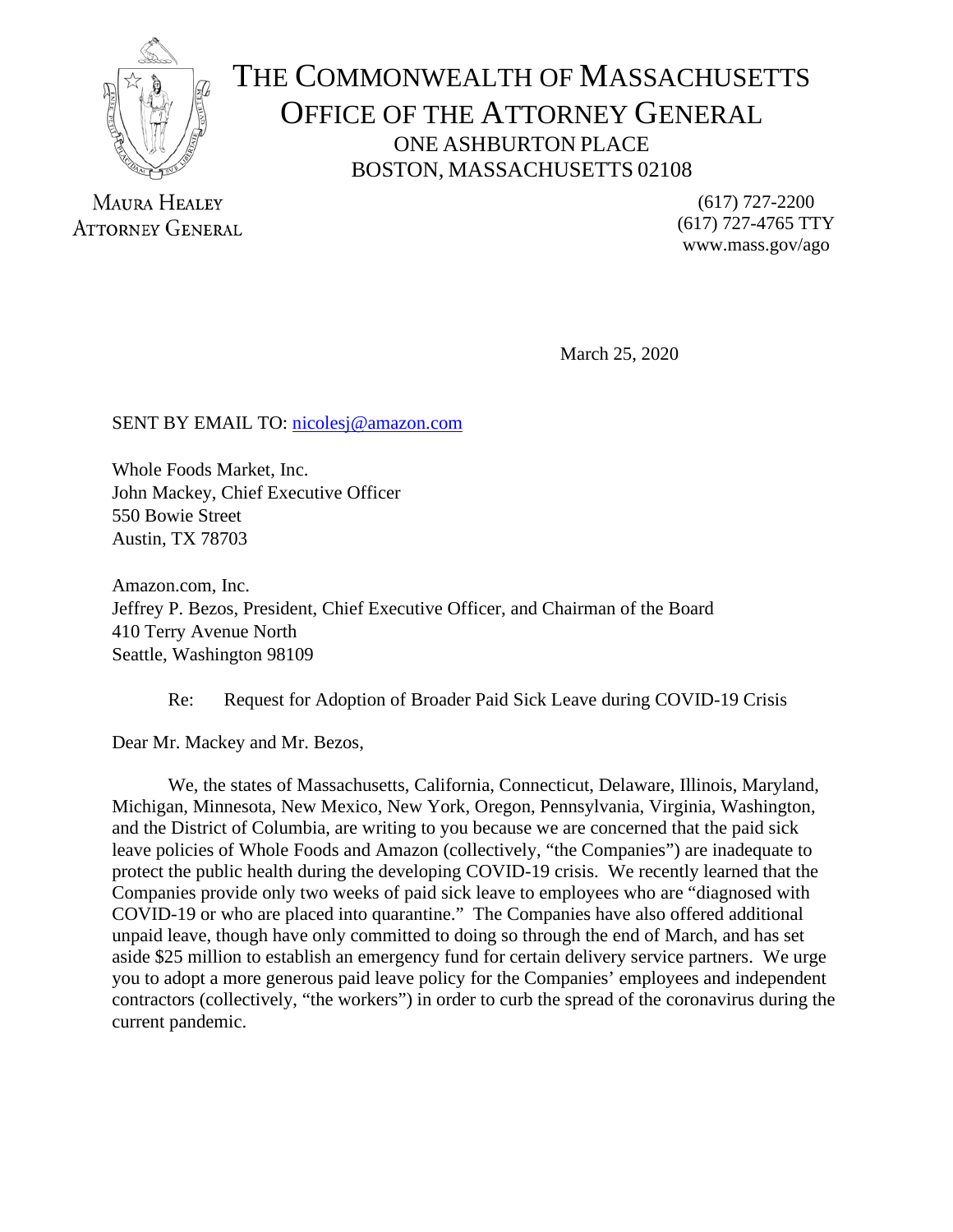The Centers for Disease Control and Prevention (CDC) issued an "Interim Guidance for Businesses and Employers: Plan, Prepare and Respond to Coronavirus Disease 20[1](#page-1-0)9."<sup>1</sup> Among its "Recommended Strategies for Employers to Use Now" are the following:

- Actively encourage sick employees to stay home.
- Employees who have symptoms of acute respiratory illness are recommended to stay home and not come to work until they are free of fever (100.4° F [38.0° C] or greater using an oral thermometer), signs of a fever, and any other symptoms for at least 24 hours, without the use of fever-reducing or other symptom-altering medicines (e.g. cough suppressants). Employees should notify their supervisor and stay home if they are sick.
- Ensure that your sick leave policies are flexible and consistent with public health guidance and that employees are aware of these policies.
- Maintain flexible policies that permit employees to stay home to care for a sick family member. Employers should be aware that more employees may need to stay at home to care for sick children or other sick family members than is usual.

If our understanding of the Companies' current COVID-19 sick leave policies is correct, these policies are inconsistent with these recommendations. By limiting paid sick leave to only those employees who have been diagnosed with COVID-19 or who have been placed into quarantine, the Companies are placing their other employees, their customers, and the public at large at significant risk of exposure to COVID-19. The Companies' narrow criteria is particularly insufficient given the realities of the public health crisis, where the lack of access to COVID-19 testing has been widely reported. This would seriously undercut efforts to promote "social distancing" in order to "flatten the curve" of infections and to avoid overloading our already strained health care system.

Grocery stores such as Whole Foods remain one of the few places where people are regularly congregating in close quarters, and thus it is especially important to ensure that they do everything they can to minimize the risk of infection. And with many local stores and businesses closed during this crisis, consumers are relying even more than ever on online shopping. Indeed, we are aware that Amazon recently announced plans to hire 100,000 new employees to meet this unprecedented demand. Thus, Amazon warehouses and other locations are a significant site for possible transmission of the virus both from worker to worker, and to the general public in homes across our states.

For the reasons stated above, the States urge the Companies to take extra care to avoid the spread of COVID-19. Under the recently-enacted Families First Coronavirus Response Act (hereafter, "Act")<sup>[2](#page-1-1)</sup>, all employers with fewer than 500 employees in the United States must provide the following:

- Two weeks (80 hours) of fully paid time off (up to \$511 per day) to full-time employees to self-quarantine, seek a diagnosis, or receive treatment for COVID-19;
- Fully paid time off (up to \$511 per day) to part time employees for the typical number of hours that they work in a typical two-week period to self-quarantine to seek a diagnosis , or receive treatment for COVID-19;

<span id="page-1-0"></span><sup>1</sup> <https://www.cdc.gov/coronavirus/2019-ncov/community/guidance-business-response.html>

<span id="page-1-1"></span><sup>2</sup> <https://www.congress.gov/bill/116th-congress/house-bill/6201>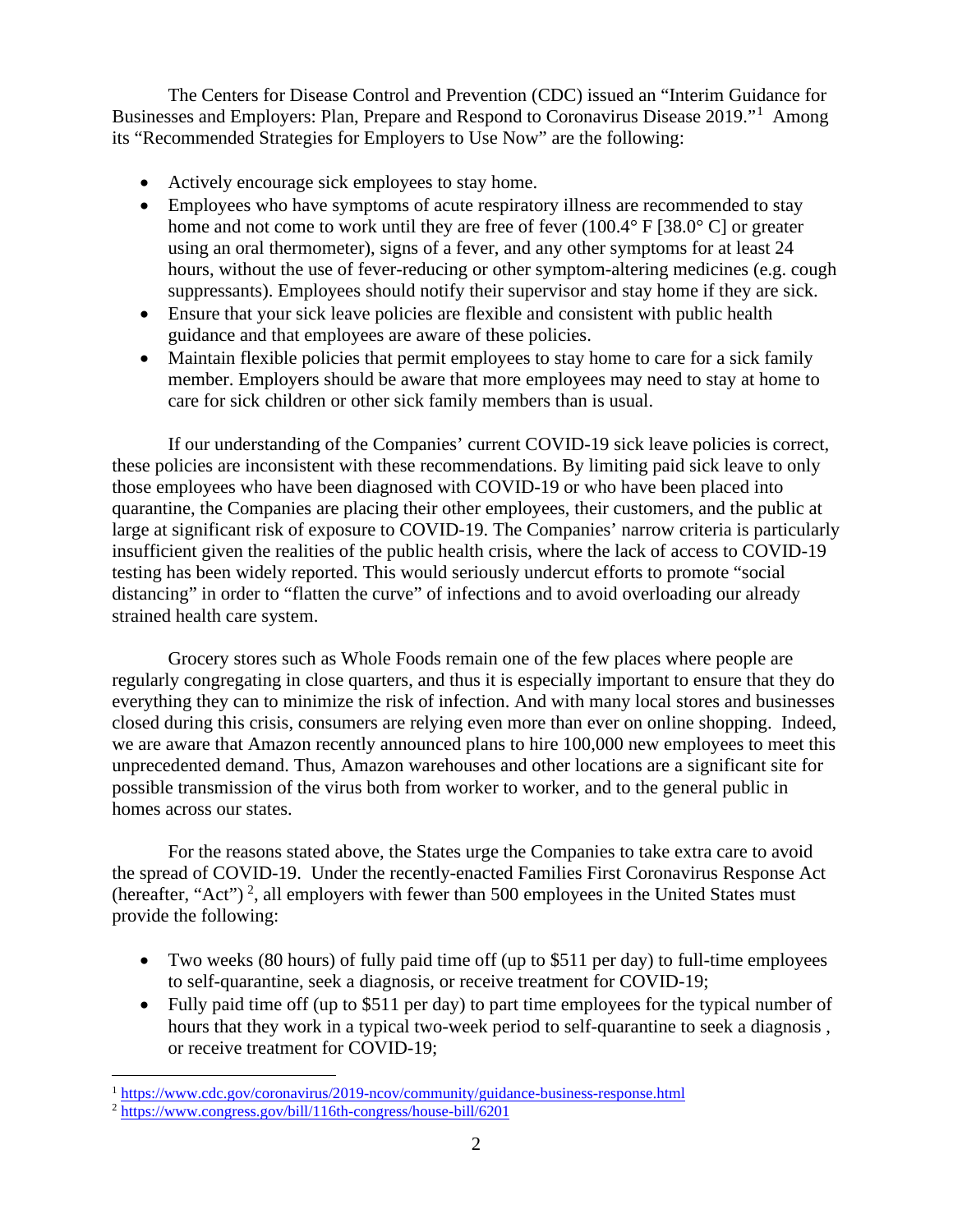- Two weeks (80 hours) paid time off at two-thirds of their regular pay (up to \$200 per day) to full-time and part-time employees to care for a family member or to care for a child whose school has closed, or whose care provider is unavailable due to COVID-19; and
- 12 weeks of job-protected leave to full-time employees and part-time employees to take care of their children in the event of a school closure or in the event their child care provider is unavailable due to COVID-19, including no more than two weeks of unpaid leave, followed by no less than 10 weeks of paid leave, at a rate of no less than two-thirds of the employee's usual pay.

The CDC's guidance and the Act are common-sense measures that are vital to slow the spread of the coronavirus. Doing so will require an unprecedented level of cooperation, collaboration, and shared sacrifice across society, including individuals, businesses, the educational system, the health care system, community institutions, and government. We all have a part to play.

Many of our states are experienced in enforcing our earned sick time laws. We know that when workers are not provided with paid sick days, they go to work sick, which puts other workers and their customers in danger. Given the contagiousness of the coronavirus and the danger it presents, particularly to elderly and vulnerable individuals, forcing workers to make this choice is simply a risk we cannot afford to take. We know that the Companies are concerned about the health and well-being of their workers, their customers, and their communities too.

For all the reasons stated, we ask the Companies to provide to their employees with what smaller employers are required to provide under the Act, and to also:

- 1. Expand the Companies' two-week paid sick leave policy beyond employees "diagnosed with COVID-19 or placed into quarantine" to include individuals covered by the Act, such as those (i) experiencing COVID-19 symptoms and seeking medical diagnosis, (ii) caring for individuals diagnosed with COVID-19 or advised to self-quarantine, or (iii) unable to work due to the need to care for a child whose school has been closed or whose child care provider is unavailable due to COVID-19 precautions;
- 2. Provide 12 weeks of paid leave at a rate of two-thirds of their regular pay (up to \$200 per day) to your full-time employees and part-time employees who are unable to work due to the need to care for (i) their children (as provided by the Act) whose school has closed or whose child care provider is unavailable due to COVID-19 precautions, (ii) themselves or a family member who is experiencing COVID-19 symptoms and seeking a medical diagnosis, diagnosed with COVID-19 or advised to self-quarantine.
- 3. Set aside adequate funds for the Companies' workers, such as deliver service partners and Amazon Flex participants, who are classified as independent contractors so that they may receive a comparable benefit, as they are likewise deserving of such protections during this pandemic.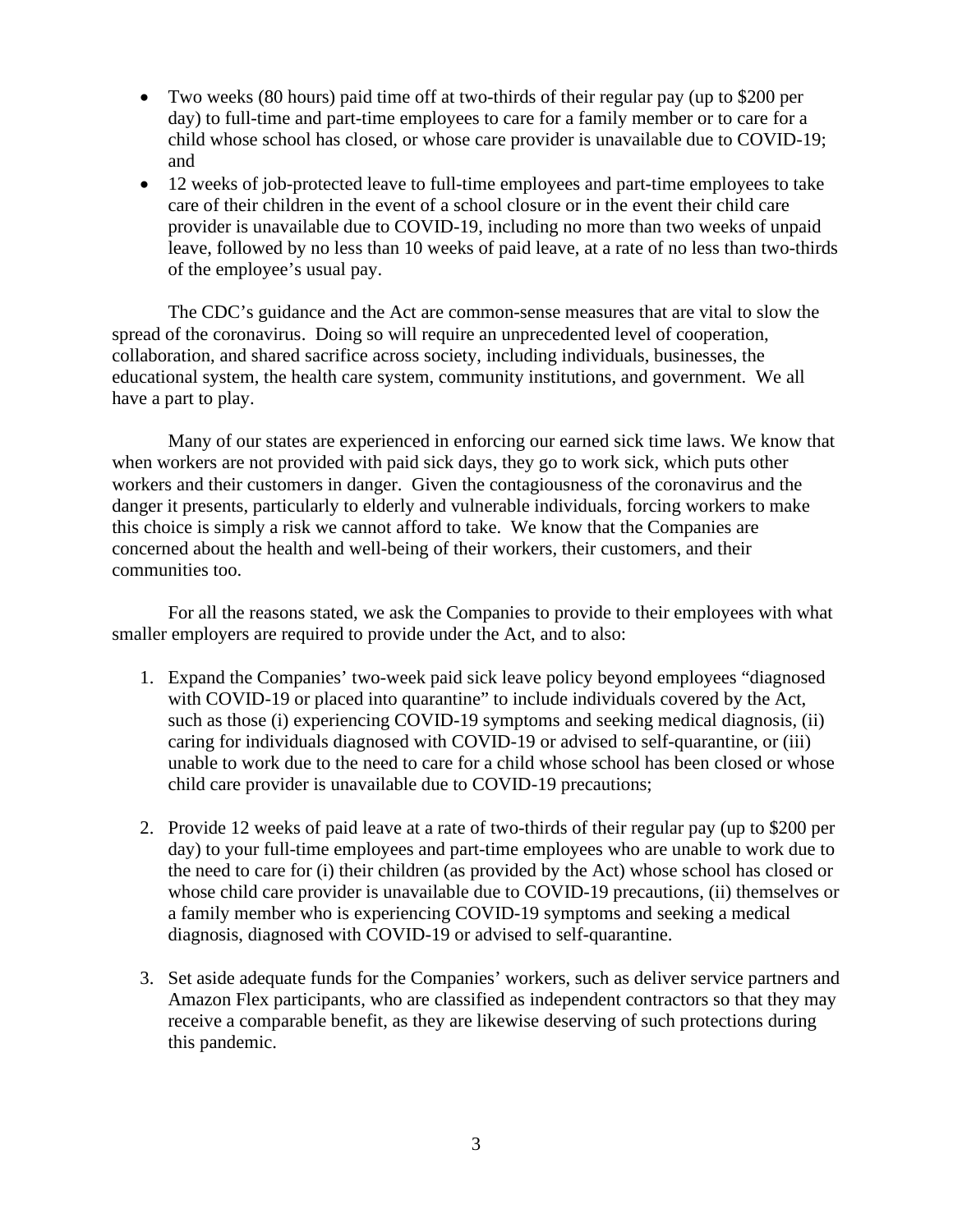Given the immediate public health and public safety crisis, it is our hope that we can reach agreement as soon as possible. Let us know if you have any questions. You can reach out to Cynthia Mark at 617-963-2626 or [Cynthia.Mark@mass.gov.](mailto:Cynthia.Mark@mass.gov) Thank you, and we look forward to hearing from you.

Sincerely,

Heal

\_\_\_\_\_\_\_\_\_\_\_\_\_\_\_\_\_\_\_\_\_\_\_\_\_\_ MAURA HEALEY Massachusetts Attorney General

\_\_\_\_\_\_\_\_\_\_\_\_\_\_\_\_\_\_\_\_\_\_\_\_\_ XAVIER BECERRA California Attorney General

\_\_\_\_\_\_\_\_\_\_\_\_\_\_\_\_\_\_\_\_\_\_\_\_ WILLIAM TONG Connecticut Attorney General

mine

\_\_\_\_\_\_\_\_\_\_\_\_\_\_\_\_\_\_\_\_\_\_\_\_\_ KATHLEEN JENNINGS Delaware Attorney General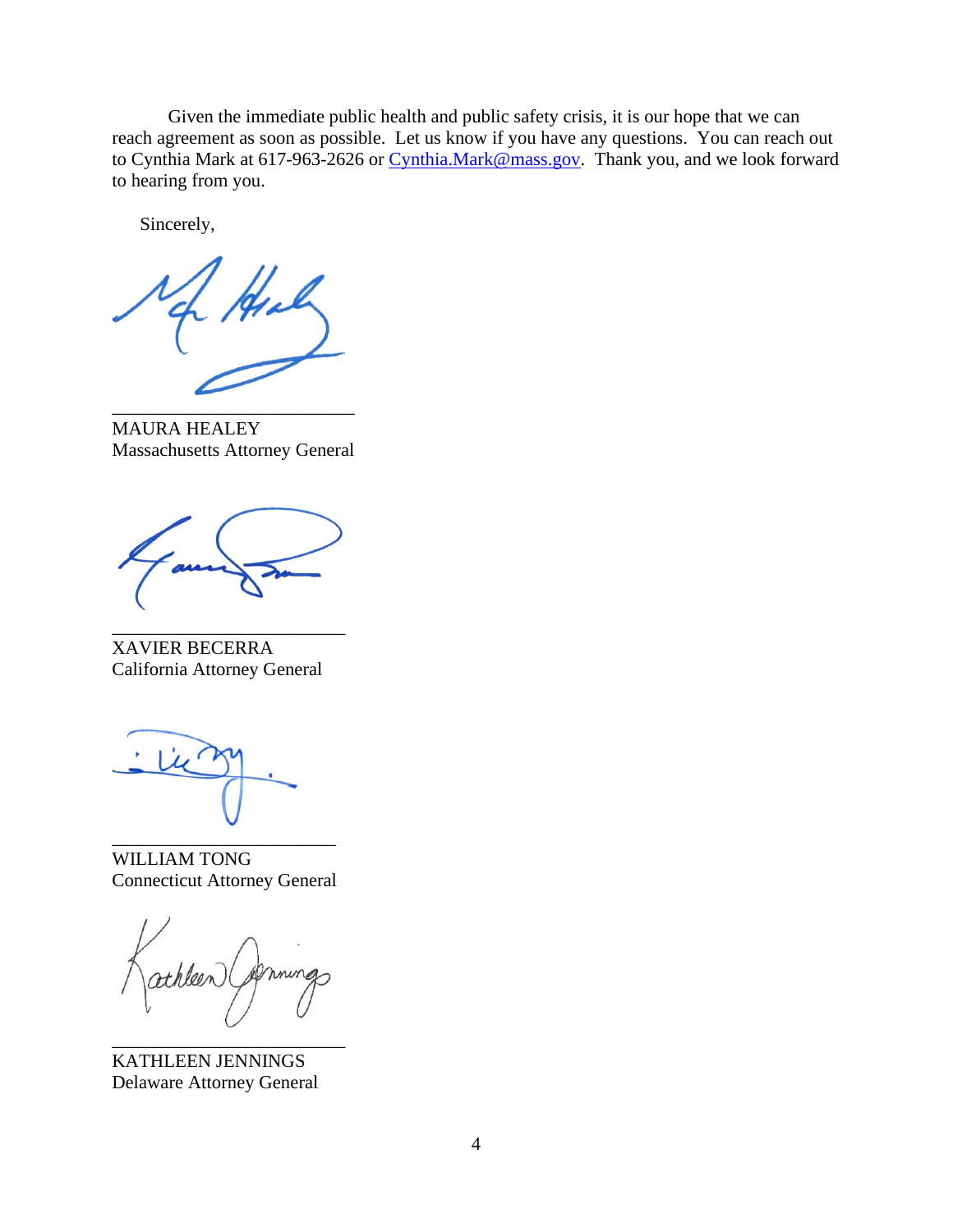

\_\_\_\_\_\_\_\_\_\_\_\_\_\_\_\_\_\_\_\_\_\_\_\_\_ KARL A. RACINE District of Columbia Attorney General

– D  ${}^{\prime\mathrel{{\mathop{\mathcal{L}_{\scriptscriptstyle{-}}}}}}$ 

KWAME RAOUL Illinois Attorney General

\_\_\_\_\_\_\_\_\_\_\_\_\_\_\_\_\_\_\_\_\_\_\_\_\_

 $Bia - 5$  feed

\_\_\_\_\_\_\_\_\_\_\_\_\_\_\_\_\_\_\_\_\_\_\_\_\_\_\_

BRIAN E. FROSH Maryland Attorney General

Jana Wessel

\_\_\_\_\_\_\_\_\_\_\_\_\_\_\_\_\_\_\_\_\_\_\_\_\_\_\_

DANA NESSEL Michigan Attorney General

\_\_\_\_\_\_\_\_\_\_\_\_\_\_\_\_\_\_\_\_\_\_\_\_\_\_\_

KEITH ELLISON Minnesota Attorney General

 $\frac{1}{2}$ 

\_\_\_\_\_\_\_\_\_\_\_\_\_\_\_\_\_\_\_\_\_\_\_\_\_\_\_ HECTOR BALDERAS New Mexico Attorney General